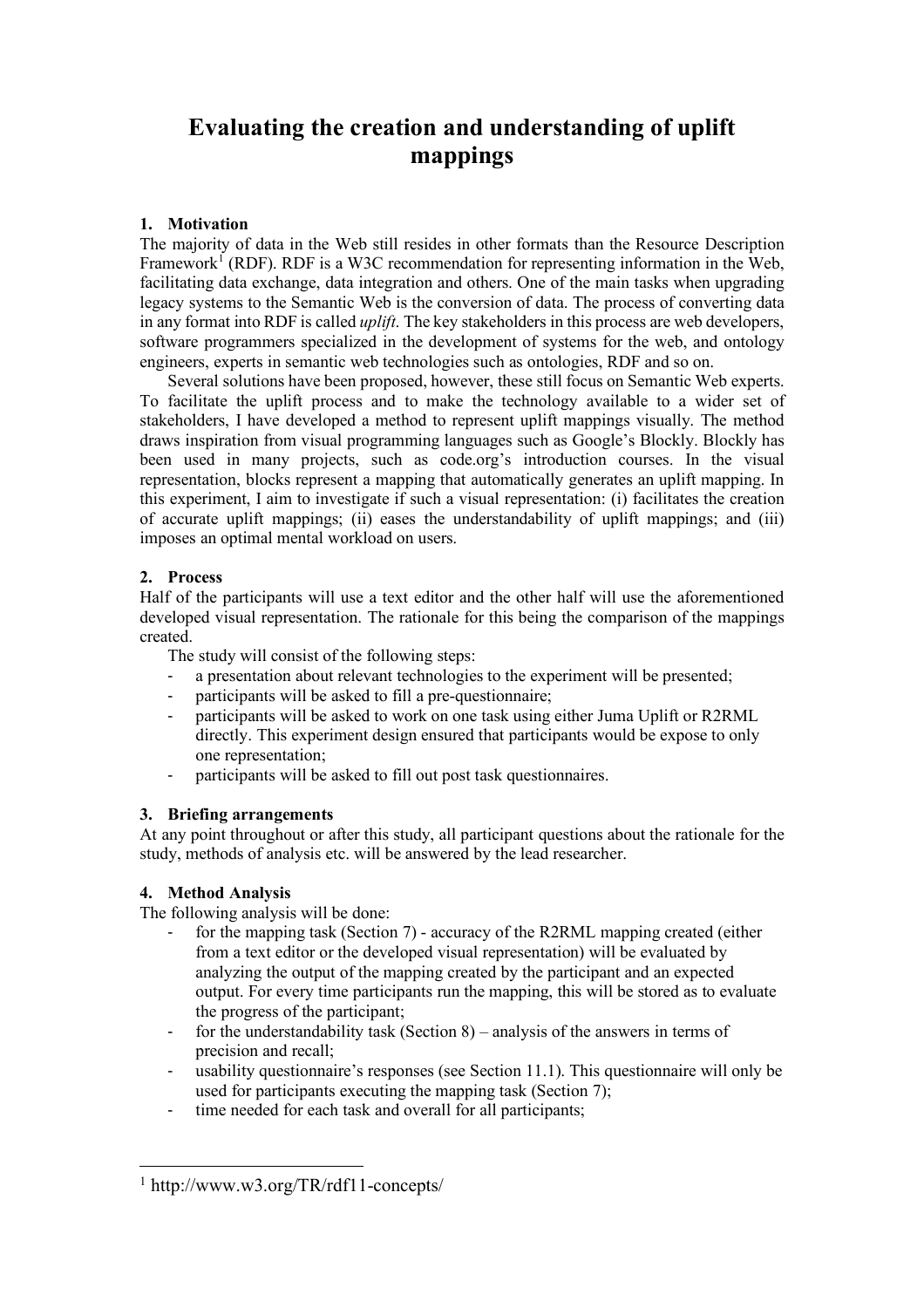mental workload questionnaire's responses (see Section 10.2 and 11.2) for all participants.

## **5. Ethical considerations**

All data will be collected with participant consent. If, at any point during this study, the participant wishes to end their participation, their data will be immediately deleted.

All participant responses will be anonymised.

# **6. Relevant legislation**

The Data Protection Act (1988 and 2003) applies to this research, specifically the section titled 'Protection of Privacy of Individuals with regard to Personal Data'. This section governs: (i) The conditions under which data may be obtained and analysed (ii) The obligations of the individual storing and analysing the data.

This study will only data collected with with participant consent. Participants will be provided with an information sheet beforehand explaining the purpose of the study and the information that will be collected. Any questions they have at any point during the study will be answered fully by the lead researcher. Their data will be stored on the lead researcher's passwordprotected computer. This computer will not be taken off the campus of Trinity College Dublin. No participant data will be transmitted in any way. The only exception to this rule would be if a participant requested a copy of their own data. If, at any time during the study, the participant wishes to end their participation, their data will be deleted immediately. Once the processing of an individual participant's data is complete, that participant's data will be deleted immediately. As such, this study is in accordance with the requirements of the Data Protection Act.

# **7. Mapping Task**

Instructions:

- There is some material related to this experiment available;
- You will create 1 mapping;
- The task is divided in 3 parts;
- It is possible to run the mapping and check the output presented in each part;
- If you have any doubts you can ask the researcher.

The table to be mapped is shown below: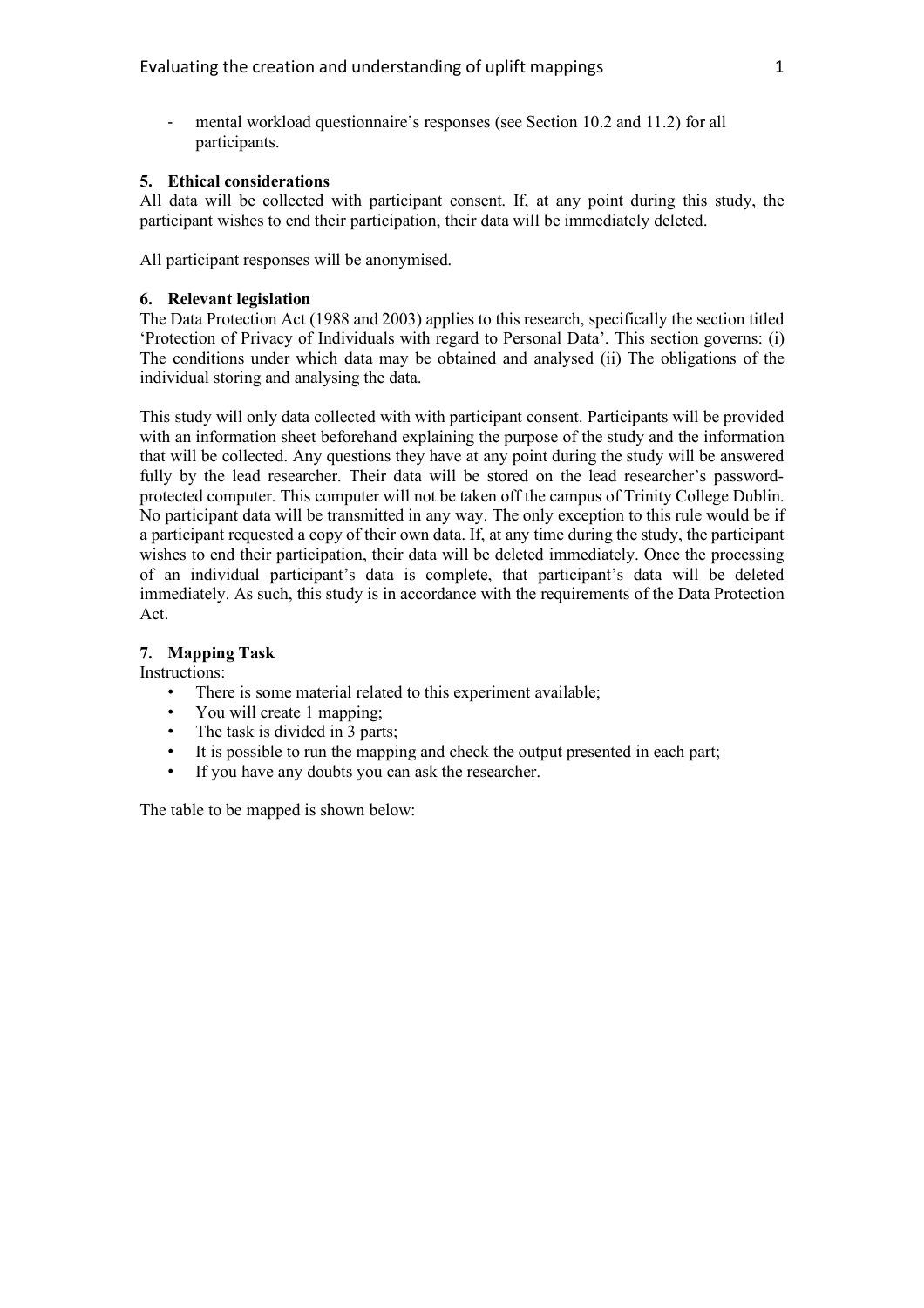| $\Box$ employees              |
|-------------------------------|
| $\blacksquare$ id INT(11)     |
| Company VARCHAR(50)           |
| last_name VARCHAR(50)         |
| <b>first name VARCHAR(50)</b> |
| email_address VARCHAR(50)     |
| iob_title VARCHAR(50)         |
| business_phone VARCHAR(25)    |
| home_phone VARCHAR(25)        |
| mobile_phone VARCHAR(25)      |
| fax_number VARCHAR(25)        |
| address LONGTEXT              |
| City VARCHAR(50)              |
| State_province VARCHAR(50)    |
| zip_postal_code VARCHAR(15)   |
| Country_region VARCHAR(50)    |
| web_page LONGTEXT             |
| notes LONGTEXT                |
| attachments LONGBLOB          |
| <b>Indexes</b>                |
|                               |

## **Part 1:**

- Map the table EMPLOYEES shown above;
- The mapping should create subjects with the URI http://data.example.org/employee/{id}, where *id* refers to the *id* column;
- The subject should be of URI type class foaf: Person;
- The mapping should generate the predicate foaf:givenName for every value of the column first\_name;
- The mapping should generate the predicate foaf:familyName for every value of the column last name;
- The mapping should generate the predicate foaf:name concatenating the values of the columns last name and first name separated by a comma;

#### **Example output for employee 1**

<http://data.example.org/employee/1> a <http://xmlns.com/foaf/0.1/Person> ;

- <http://xmlns.com/foaf/0.1/familyName> "Freehafer" ;
- <http://xmlns.com/foaf/0.1/givenName> "Nancy" ;

<http://xmlns.com/foaf/0.1/name> "Freehafer, Nancy" .

#### **Part 2**

- Map the table EMPLOYEES again;
- The mapping should create subjects with the URI http://data.example.org/city/ $\{city\}$ , where *city* refers to the *city* column;
- The subject should be of URI type class foaf: Spatial Thing:
- The mapping should generate the predicate rdfs: label for every value of the column city;

## **Example output for employee 1**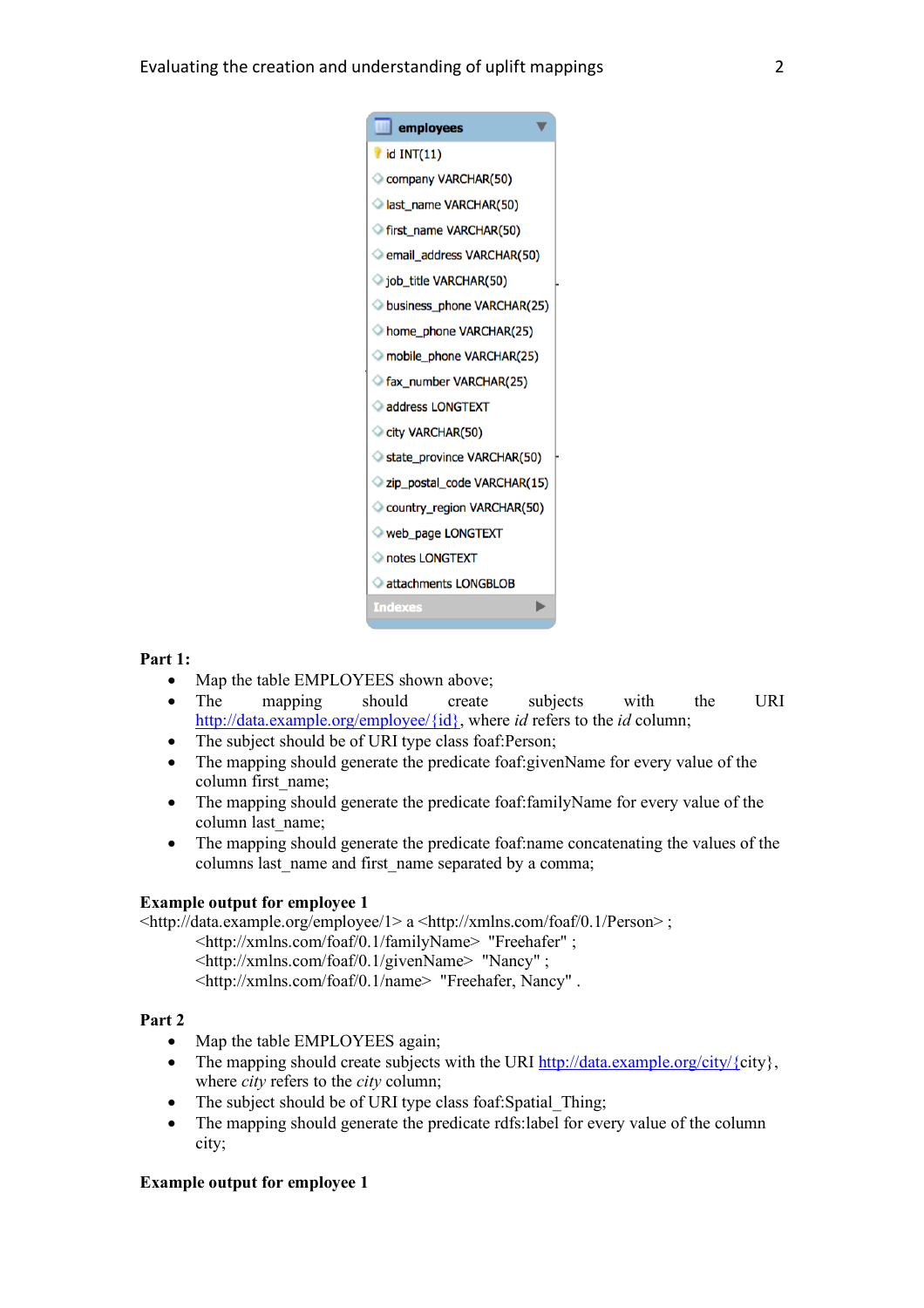<http://data.example.org/city/Seattle>

a <http://xmlns.com/foaf/0.1/Spatial\_Thing> ; <http://www.w3.org/2000/01/rdf-schema#label> "Seattle" .

#### **Part 3:**

• Relate the subject created in Part 1 with the subject created in Part 2 using the predicate foaf:based\_near ;

## **Example output for employee 1**

<http://data.example.org/employee/1>

<http://xmlns.com/foaf/0.1/based\_near> <http://data.example.org/city/Seattle> .

#### **8. Understandability Task**

The input database and mappings are shown below:

**Person**

| m | <b>NAME</b> | AGE | <b>CITY FK</b> |
|---|-------------|-----|----------------|
|   | Ana         |     | 1()()          |

| ٠          |  |  |
|------------|--|--|
| ×<br>- - - |  |  |

| CITY ID | <b>NAME</b> |
|---------|-------------|
| 100     | Dublin      |

R2RML:

 @prefix rr: <http://www.w3.org/ns/r2rml#> . @prefix foaf: <http://xmlns.com/foaf/0.1/> .

```
 <#TriplesMapMapping1>
 rr:logicalTable [ rr:tableName "city"; ];
 rr:subjectMap [
   rr:template "http://example.org/city/{city_id}";
    rr:class ex:City;
  ];.
 <#TriplesMapMapping2>
 rr:logicalTable [ rr:tableName "person";];
 rr:subjectMap [
    rr:template "http://example.org/person/{id}";
    rr:class foaf:Person;
];
rr:predicateObjectMap [ 
 rr:predicateMap [ rr:constant foaf:name; ];
 rr:objectMap [ rr:column "name"; ];
];
rr:predicateObjectMap [
   rr:predicateMap [ rr:constant foaf:based_near; ];
   rr:objectMap [
    rr:parentTriplesMap <#TriplesMapMapping2>;
    rr:joinCondition [
```

```
 rr:child "city_fk";
rr:parent "city_id";
```

```
 ]; ]; ];.
```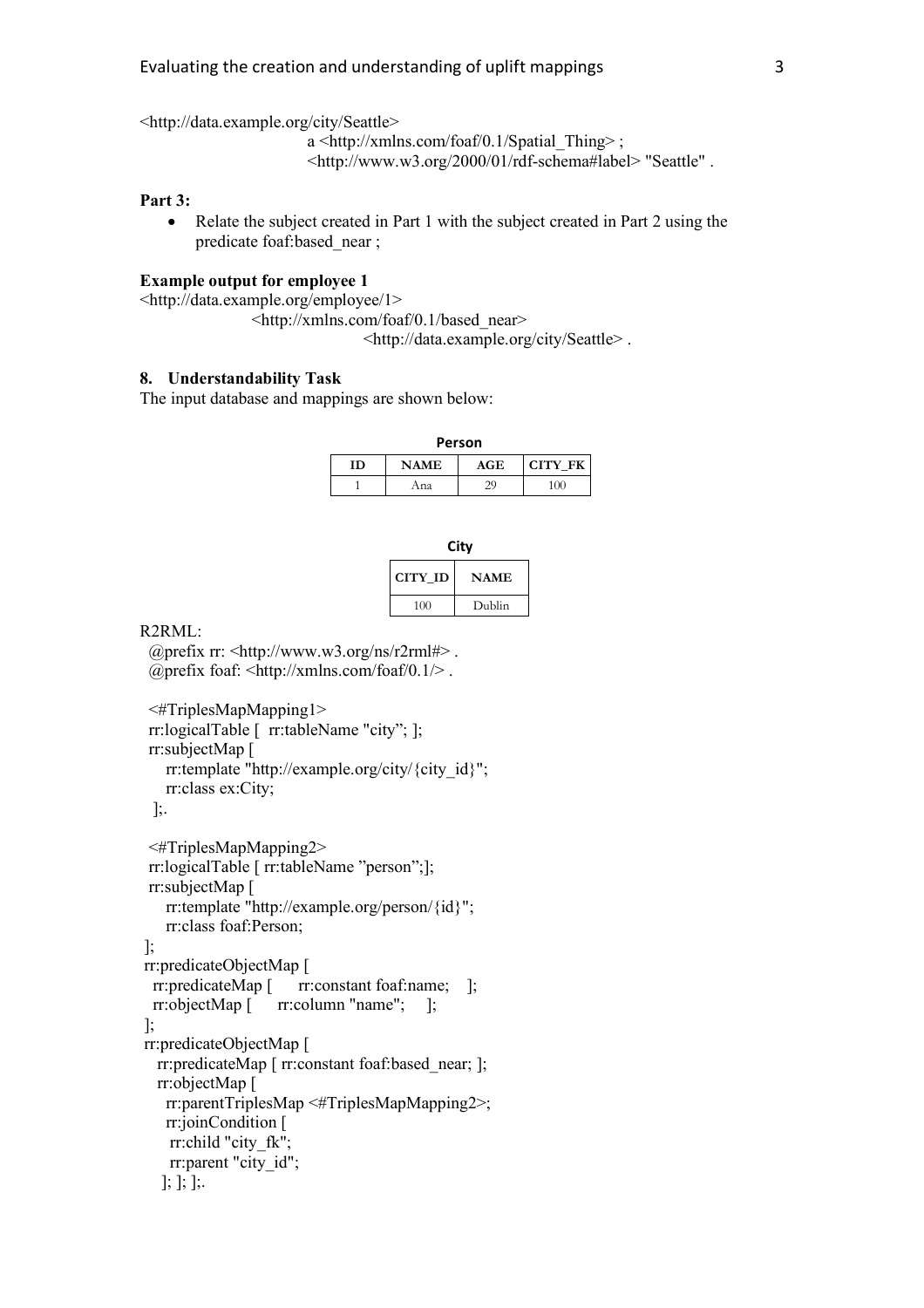### Juma Uplift representation:

| <b>Mapping</b> | $table - city$                                                                                                                             |
|----------------|--------------------------------------------------------------------------------------------------------------------------------------------|
| to             | https://example.org/<br>ex                                                                                                                 |
|                | Mapping1 subject<br>Id:<br>using template $\overline{\phantom{a}}$<br>http://example.org/city/{city_id}                                    |
|                | ø<br>with classes ex:City                                                                                                                  |
| <b>Mapping</b> | $table - person$                                                                                                                           |
| to             | foaf: <http: 0.1="" foaf="" xmlns.com=""></http:> ~                                                                                        |
|                | Mapping2 subject<br>Id:<br>using template $\blacktriangleright$<br>http://example.org/person/{id}                                          |
|                | with classes foaf:Person<br>ø                                                                                                              |
|                | $using column -$<br>name as/with:<br>foaf:name<br>and object<br>predicate<br>$using$ constant $\overline{\phantom{a}}$                     |
|                | $\bullet$<br>and object<br>using Mapping1 matching columns: city_fk and city_id<br>foaf:based_near<br>predicate<br>$using$ constant $\sim$ |
|                |                                                                                                                                            |

Select all correct triples that will be generated from the mapping presented above

```
1. <http://example.org/person/1> a foaf:Person .
2. <http://example.org/person/1> foaf:name "Ana" .
3. <http://example.org/city/100> a ex:City .
4. <http://example.org/person/1> foaf:based_near <http://example.org/city/100> .
 5. <http://example.org/person/id> class foaf:Person .
6. <http://example.org/person/id> foaf:name "name" .
7. <http://example.org/city/city_id> class ex:City .
8. <http://example.org/person/id> foaf:based near <http://example.org/city/city_id>.
9. foaf:Person a "1" .
10. foaf:Person based_near <#TriplesMapMapping1> .
11. ex:City a "100" .
12. foaf:name a "name" .
13. I cannot make sense of this mapping.
```
#### **9. Questionnaires**

The following header is on the top of every page: Each question is optional. Feel free to omit a response to any question; however, the researcher would be grateful if all questions are responded to.

#### **10. Pre-task questionnaire**

All participants of the experiment will answer this questionnaire.

| 10.1.  | <b>Familiarity with semantic web technologies</b>                                           |   |  |   |                 |
|--------|---------------------------------------------------------------------------------------------|---|--|---|-----------------|
| $\sim$ | I am familiar with Semantic Web technologies (OWL, RDF, amongst others).<br><b>STRONGLY</b> |   |  |   | <b>STRONGLY</b> |
|        | <b>AGREE</b>                                                                                |   |  |   | <b>DISAGREE</b> |
|        |                                                                                             | 3 |  | 6 |                 |
|        | - I am familiar with R2RML.                                                                 |   |  |   |                 |
|        | <b>STRONGLY</b>                                                                             |   |  |   | <b>STRONGLY</b> |
|        | <b>AGREE</b>                                                                                |   |  |   | <b>DISAGREE</b> |
|        |                                                                                             |   |  | 6 |                 |

#### **10.2. Mental workload [3]**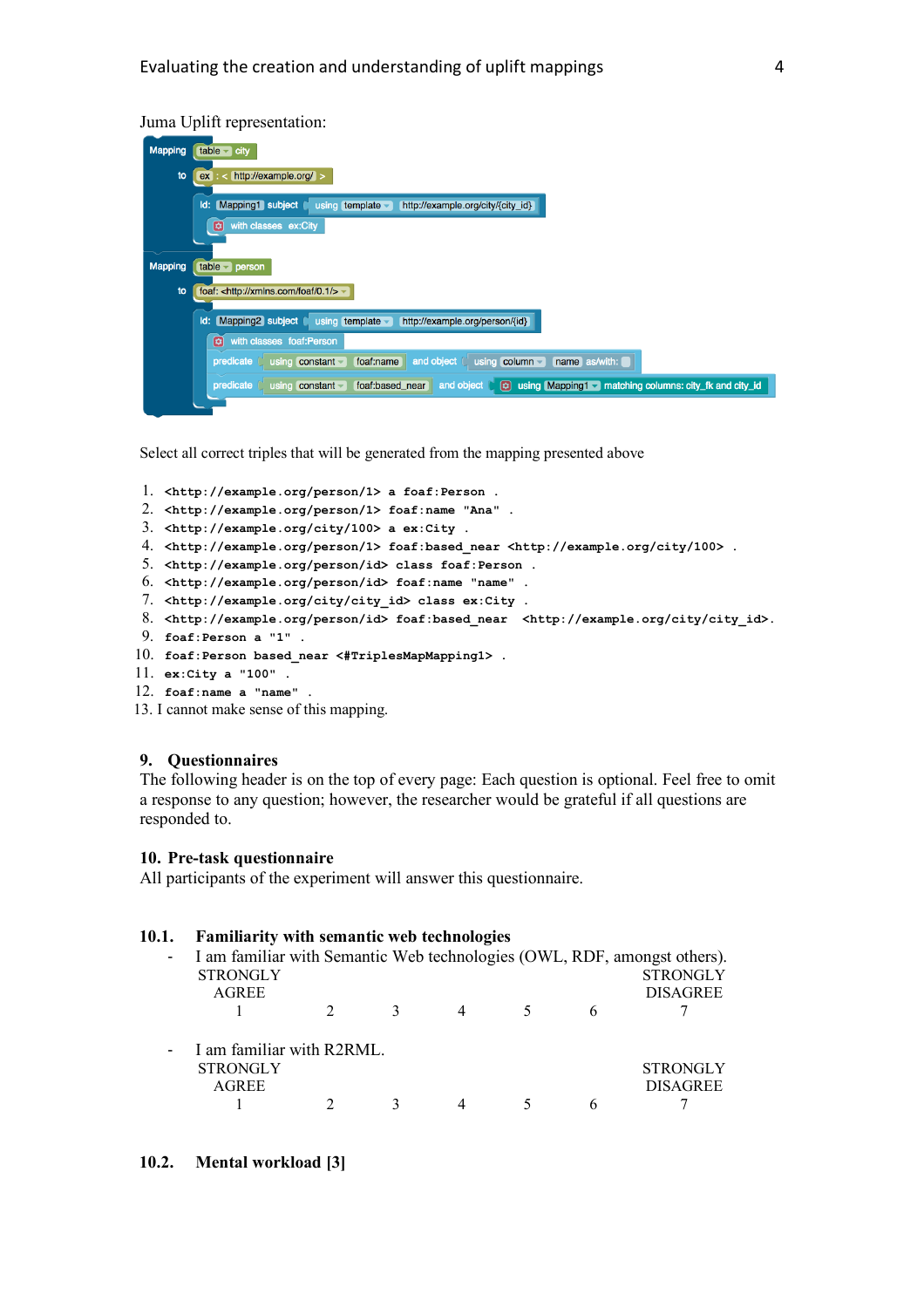## Frustration



Is some thought or something that occurred recently in your life mentally bothering you right now?

|  |                        |  |  |  |  | $\overline{\phantom{a}}$ | $\overline{\phantom{a}}$<br>v |  |  |  |  |  |              |           |  |  |  |  | 00 |  |  |
|--|------------------------|--|--|--|--|--------------------------|-------------------------------|--|--|--|--|--|--------------|-----------|--|--|--|--|----|--|--|
|  |                        |  |  |  |  |                          |                               |  |  |  |  |  |              |           |  |  |  |  |    |  |  |
|  | not at all<br>slightly |  |  |  |  | moderately               |                               |  |  |  |  |  | considerably | extremely |  |  |  |  |    |  |  |

#### **11. Post-questionnaire**

## **11.1. PSSUQ - Post-Study System Usability Questionnaire**

This questionnaire uses the following 7 likert scale. Every question has a text field for comments (not shown) [2]. Only participants executing the task presented in Section 7 will answer this questionnaire.

This message is shown before the comment text field: Please do not name any third parties in any open text field of the questionnaire. Any such reply will be anonymized.

| STRONGLY |  |  | <b>STRONGLY</b> |     |
|----------|--|--|-----------------|-----|
| AGREE    |  |  | <b>DISAGREE</b> |     |
|          |  |  | ┍               | N/A |

- 1. Overall, I am satisfied with how easy it is to use this system
- 2. It was simple to use this system
- 3. I could effectively complete the tasks and scenarios using this system
- 4. I was able to complete the tasks and scenarios quickly using this system
- 5. I was able to efficiently complete the tasks and scenarios using this system
- 6. I felt comfortable using this system
- 7. It was easy to learn to use this system
- 8. I believe I could become productive quickly using this system
- 9. The system gave error messages that clearly told me how to fix problems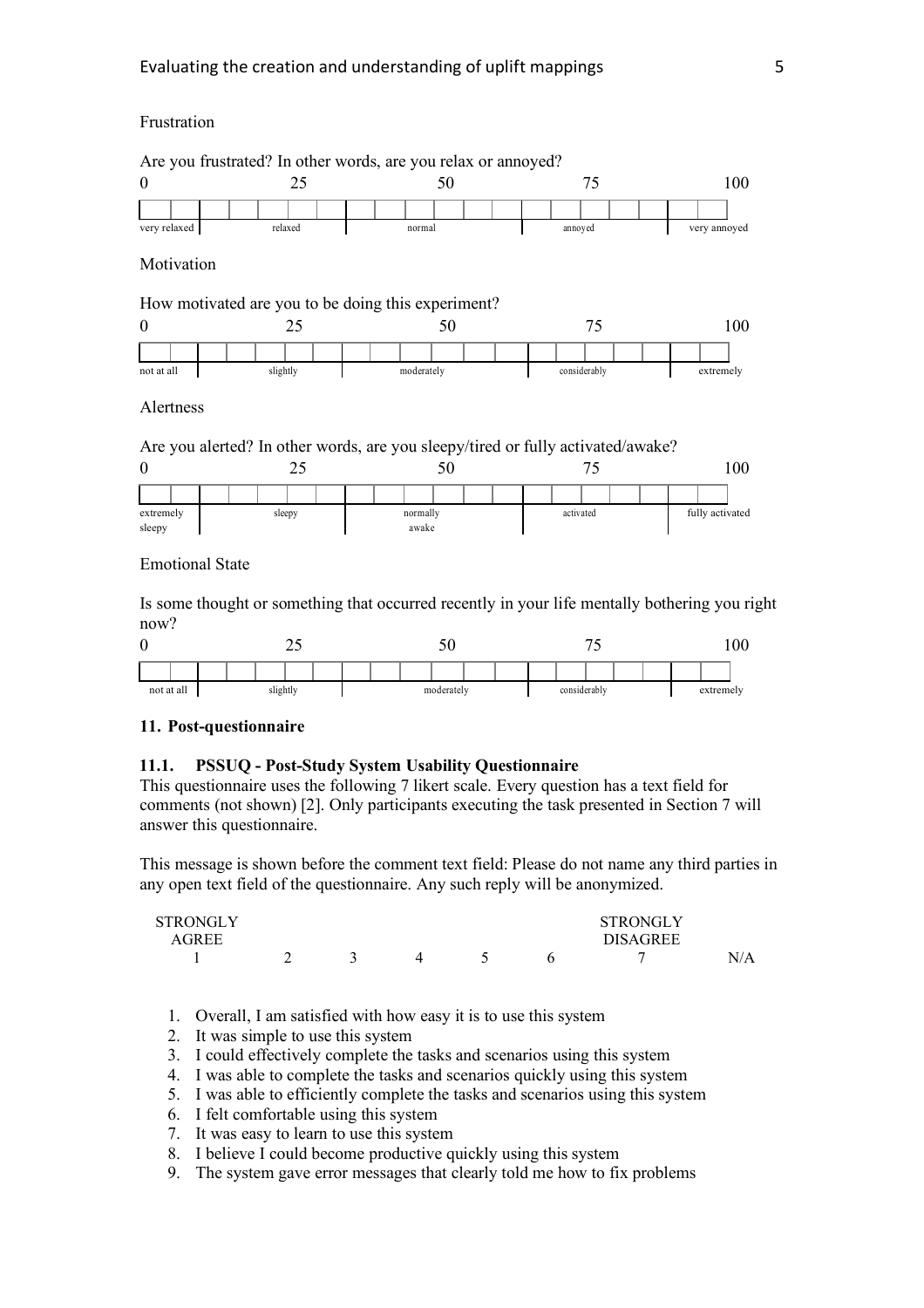- 10. Whenever I made a mistake using the system, I could recover easily and quickly
- 11. The information (such as on-line help, on-screen messages, and other documentation) provided with this system was clear
- 12. It was easy to find the information I needed
- 13. The information provided for the system was easy to understand
- 14. The information was effective in helping me complete the tasks and scenarios
- 15. The organization of information on the system screens was clear
- 16. The interface of this system was pleasant
- 17. I liked using the interface of this system
- 18. This system has all the functions and capabilities I expect it to have
- 19. Overall, I am satisfied with this system

## **11.2. Mental workload [3]**

All participants of the experiment will answer this questionnaire.

How much mental workload the task imposed on you?



## **In order to answer the following questions, please place an 'x' in one of the 20 boxes.**

Mental demand

How much mental and perceptual activity was required by the task? In other words, was the task easy or demanding, simple or complex?



Parallelism

Did you perform just this task or were you engaged in other parallel tasks (mobile browsing/social networks, chatting, reading, conversations etc.)?



## Temporal demand

How much time pressure did you feel due to the pace at which the task occurred? In other words, was the pace slow or rapid?



Manual activity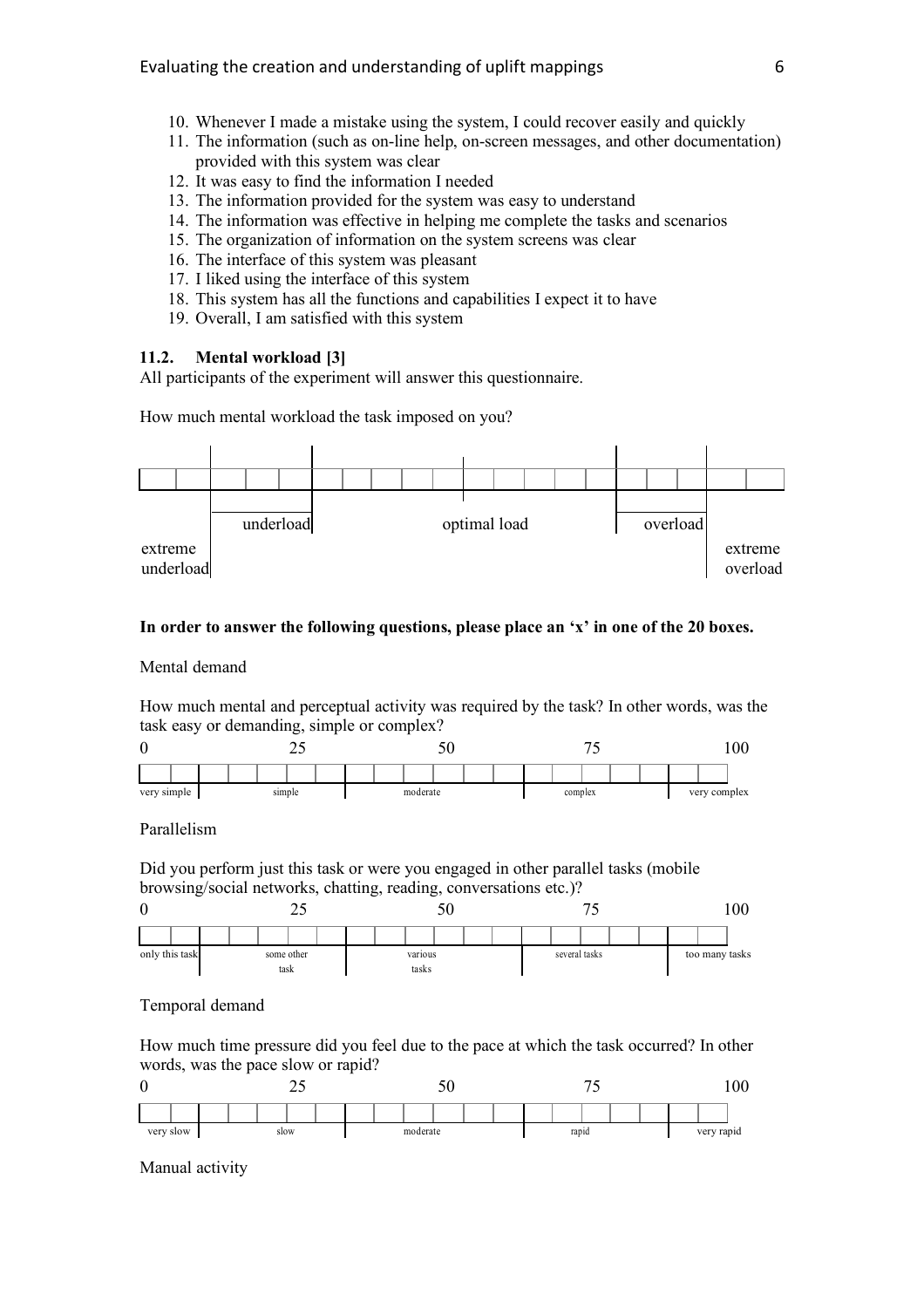How much attention was required for manually responding to the elements/activities of the task (writing, drawing, etc)?



## Visual attention

How much attention was required for the task based on the information visually received?



## Effort

How hard did you have to work (mentally and physically) to accomplish your level of performance during the task?



### Solving & deciding

How much attention was required by the task for activities like remembering, problem solving, decision-making and perceiving (e.g. detecting, recognizing and identifying objects)?



## Frustration

Were you frustrated during the task? In other words, were you feeling relaxed or annoyed? 0 25 50 75 100



#### Context bias

How often interruptions during the task occurred? In other words, were distractions (mobile, interruptions, noise, questions, other participants, etc.) not influential or did they negatively influence your attention towards the task?



#### Task and space

How much attention was required by the task for spatial processing (spatially pay attention around you)?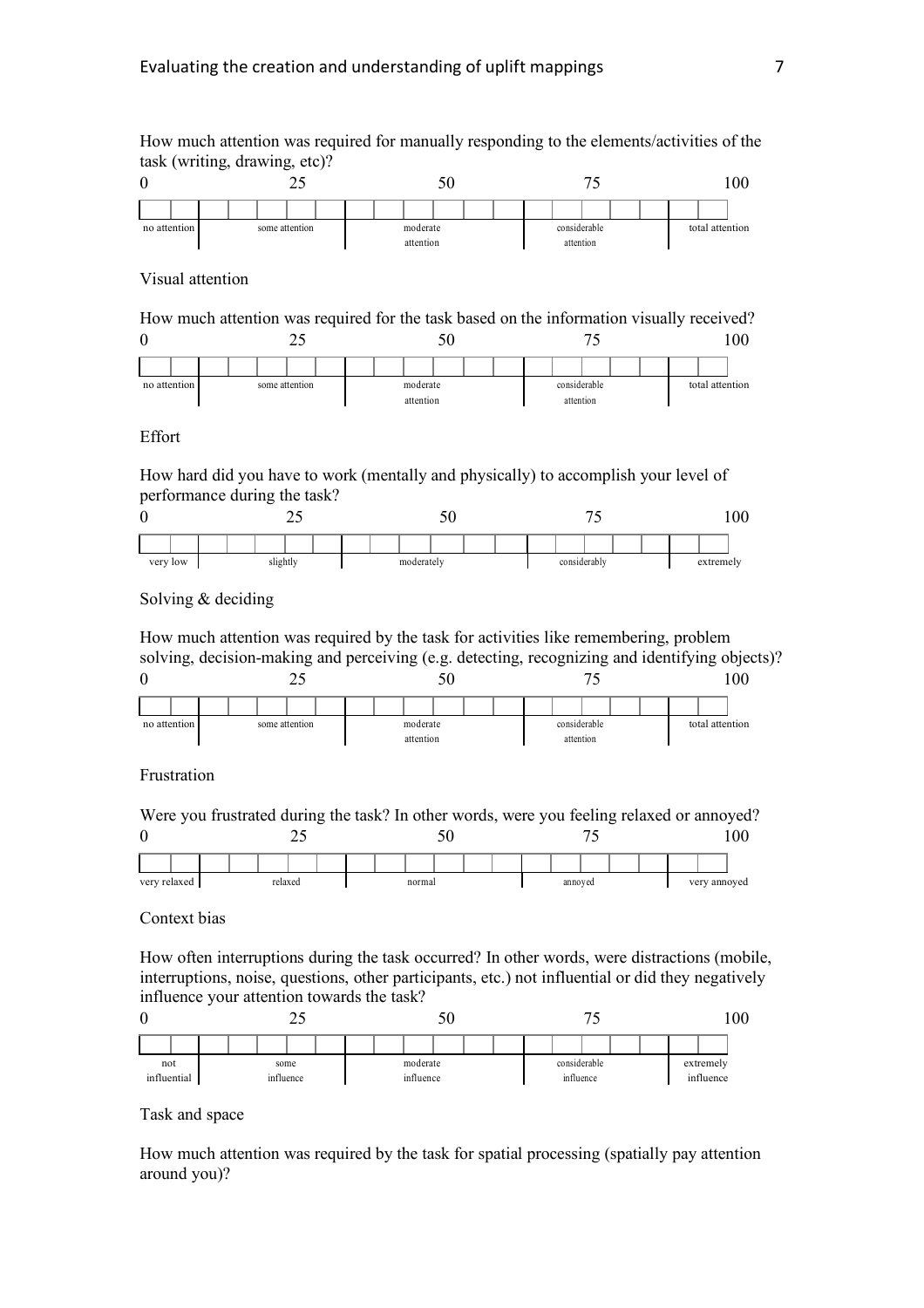

Motivation



#### Verbal material

How much attention was required by the task for verbal material (e.g. reading or processing linguistic material or listening to verbal conversations)?



Skill

Did your skills have no influence or did they help you execute the task?

| ν<br>⊷             |  |  |  |  |                   |  |                       |  | υU |  |  |                           | 00 |                        |  |  |  |  |
|--------------------|--|--|--|--|-------------------|--|-----------------------|--|----|--|--|---------------------------|----|------------------------|--|--|--|--|
|                    |  |  |  |  |                   |  |                       |  |    |  |  |                           |    |                        |  |  |  |  |
| not<br>influential |  |  |  |  | some<br>influence |  | moderate<br>influence |  |    |  |  | considerable<br>influence |    | extremely<br>influence |  |  |  |  |

## Auditory attention

How much attention was required for the task and executing its activities based on the information auditorily received?



Speech response

How much attention was required by the task for producing speech responses (e.g. engaging in conversation or talk or answering questions)?



Past knowledge/expertise

How much experience/knowledge did you already had about the task?

| υ<br>~~ |  |                         |           |  |  |          | υU        |  |  |  |  |              |           |  | ሰሰ<br>vv |  |                |  |  |  |  |
|---------|--|-------------------------|-----------|--|--|----------|-----------|--|--|--|--|--------------|-----------|--|----------|--|----------------|--|--|--|--|
|         |  |                         |           |  |  |          |           |  |  |  |  |              |           |  |          |  |                |  |  |  |  |
|         |  | no<br>some<br>knowledge |           |  |  | moderate |           |  |  |  |  | considerable |           |  |          |  | full knowledge |  |  |  |  |
|         |  |                         | knowledge |  |  |          | knowledge |  |  |  |  |              | knowledge |  |          |  |                |  |  |  |  |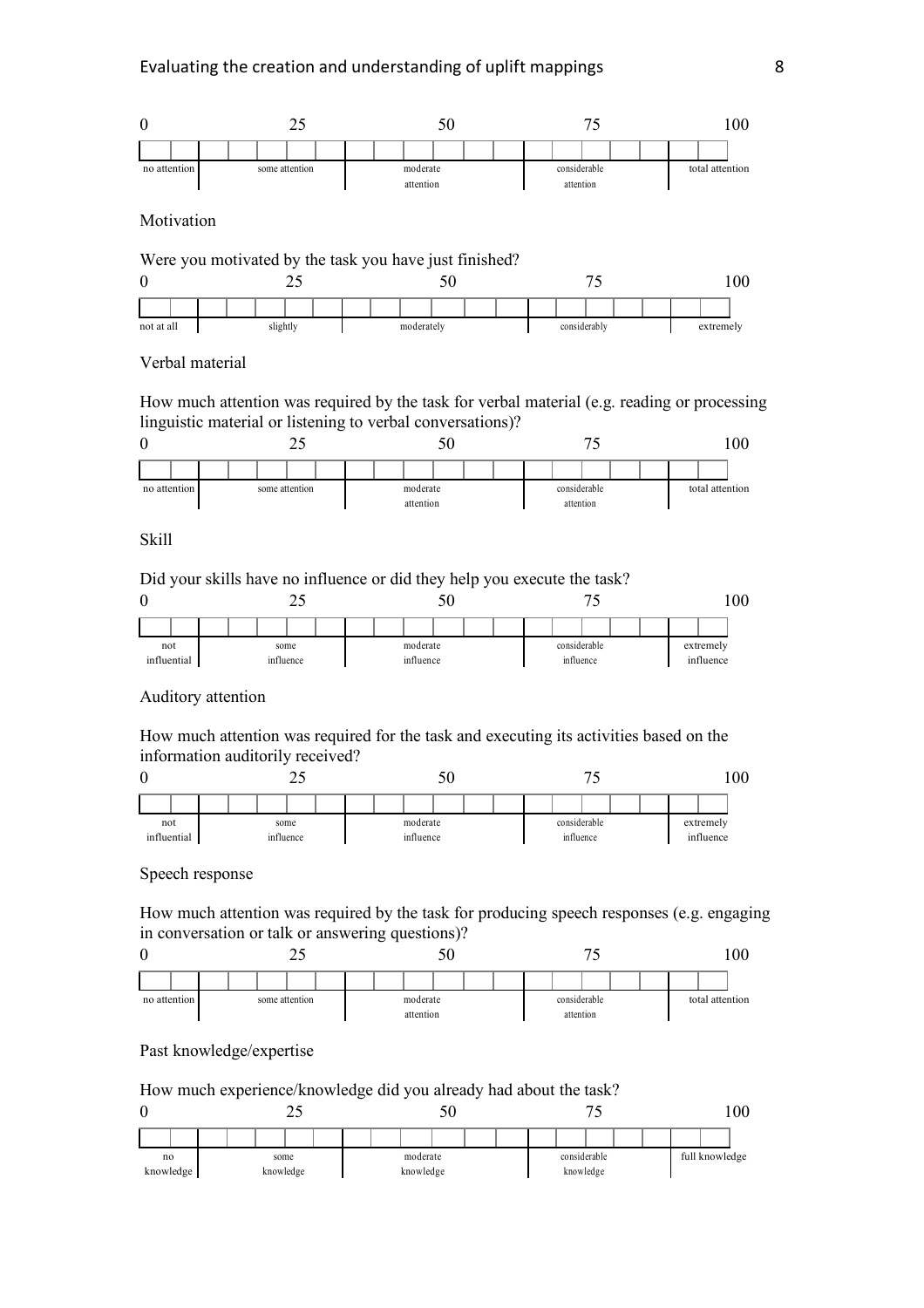## Alertness

Were you alerted during the task? In other words, were you sleepy/tired or fully activated/awake?



## Performance

How successful were you in the task? In other words, how satisfied were you with your level of performance?

|            |          |  |  | ت سه |  | IJΨ        |  |  |  |  |  |  |              |  |  |  |  | $\Omega$<br>vv |           |  |
|------------|----------|--|--|------|--|------------|--|--|--|--|--|--|--------------|--|--|--|--|----------------|-----------|--|
|            |          |  |  |      |  |            |  |  |  |  |  |  |              |  |  |  |  |                |           |  |
| not at all | slightly |  |  |      |  | moderately |  |  |  |  |  |  | considerably |  |  |  |  |                | extremely |  |

#### **References**

- 1. Hitzler, P., Krotzsch, M., Rudolph, S.: Foundations of semantic web technologies. CRC Press, (2009).
- 2. Lewis, J.R. IBM Computer Usability Satisfaction Questionnaires: Psychometric Evaluation and Instructions for Use. International Journal of Human-Computer Interaction, 7(1), 57-78 (1995).
- 3. Longo, L. A defeasible reasoning framework for human mental workload representation and assessment. Behaviour & Information Technology, 34(8), 758- 786, (2015).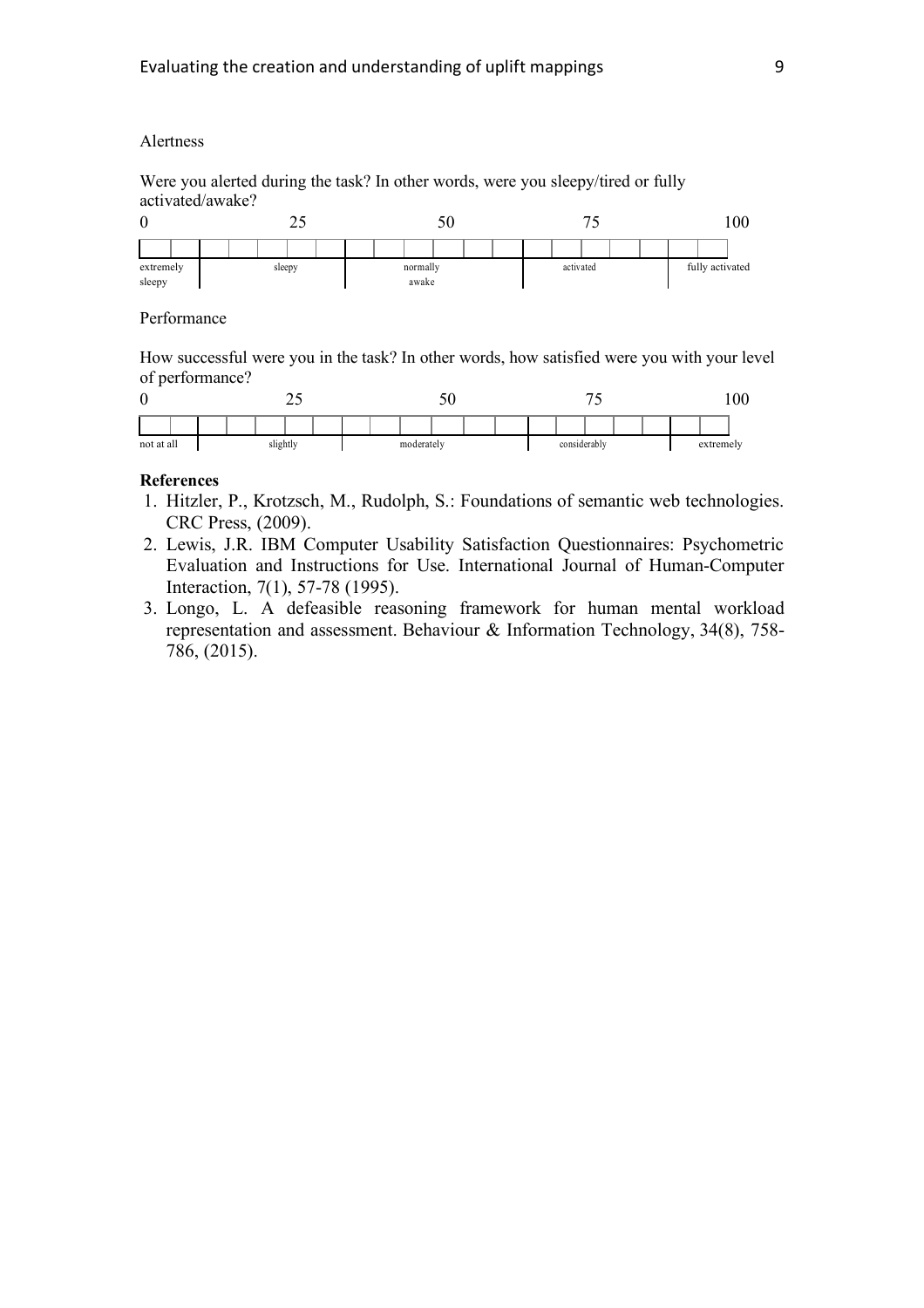# **TRINITY COLLEGE DUBLIN INFORMEDCONSENTFORM**

#### **LEAD RESEARCHERS:** Ademar Crotti Junior

#### **BACKGROUND OF RESEARCH:**

The majority of data in the Web still resides in other formats than the Resource Description Framework (RDF). RDF is a W3C recommendation for representing information in the Web, facilitating data exchange, data integration and others. One of the main tasks when upgrading legacy systems to the Semantic Web is the conversion of data. The process of converting data in any format into RDF is called *uplift* . The key stakeholders in this process are web developers, software programmers specialized in the development of systems for the web, and ontology engineers, experts in semantic web technologies such as ontologies, RDF and so on.

Several solutions have been proposed, however, these still focus on Semantic Web experts. To facilitate the uplift process and to make the technology available to a wider set of stakeholders, I have developed a method to represent uplift mappings visually. The method draws inspiration from visual programming languages such as Google's Blockly. Blockly has been used in many projects, such as code.org's introduction courses. In the visual representation, blocks represent a mapping that automatically generates an uplift mapping. In this experiment, I aim to investigate if such a visual representation: (i) facilitates the creation of accurate uplift mappings; (ii) eases the readability and understandability of uplift mappings and (iii) imposes an optimal mental workload on users.

**PROCEDURES OF THIS STUDY:** You have been chosen for this study because: (i) you responded to the lead researcher's email requesting your participation. This email was sent to you because you are a part of the same research group as the lead researcher in this study (note that this may create a conflict of interest). (ii) You have knowledge on Semantic Web technologies or more specifically on uplifting data into RDF. (iii) You are a student of technical disciplines in Computer Science.

The experiment should take about 30 minutes where:

- The researcher will present basic information about relevant technologies related to this study.
- You will be asked to fill a pre-questionnaire.
- You will be asked to work on 1 task.
- Finally, you will be asked to fill questionnaires about the use of the tool.

Participation in this study is entirely voluntary. If, for any reason, you wish to terminate your participation, you are free to do so.

In the extremely unlikely event that illicit activity is reported I will be obliged to report it to appropriate authorities.

**PUBLICATION:** It is my intention to publish the results of this evaluation in conferences and/or scientific journals. It is also my intention to use these results in my PhD thesis.

Individual results may be aggregated anonymously and research reported on aggregate results.

#### **DECLARATION:**

- I am 18 years or older and am competent to provide consent.
- I have read, or had read to me, a document providing information about this research and this consent form. I have had the opportunity to ask questions and all my questions have been answered to my satisfaction and understand the description of the research that is being provided to me.
- I agree that my data is used for scientific purposes and I have no objection that my data is published in scientific publicationsin a way that does not reveal my identity.
- I understand that if I make illicit activities known, these will be reported to appropriate authorities.
- I freely and voluntarily agree to be part of this research study, though without prejudice to my legal and ethical rights.